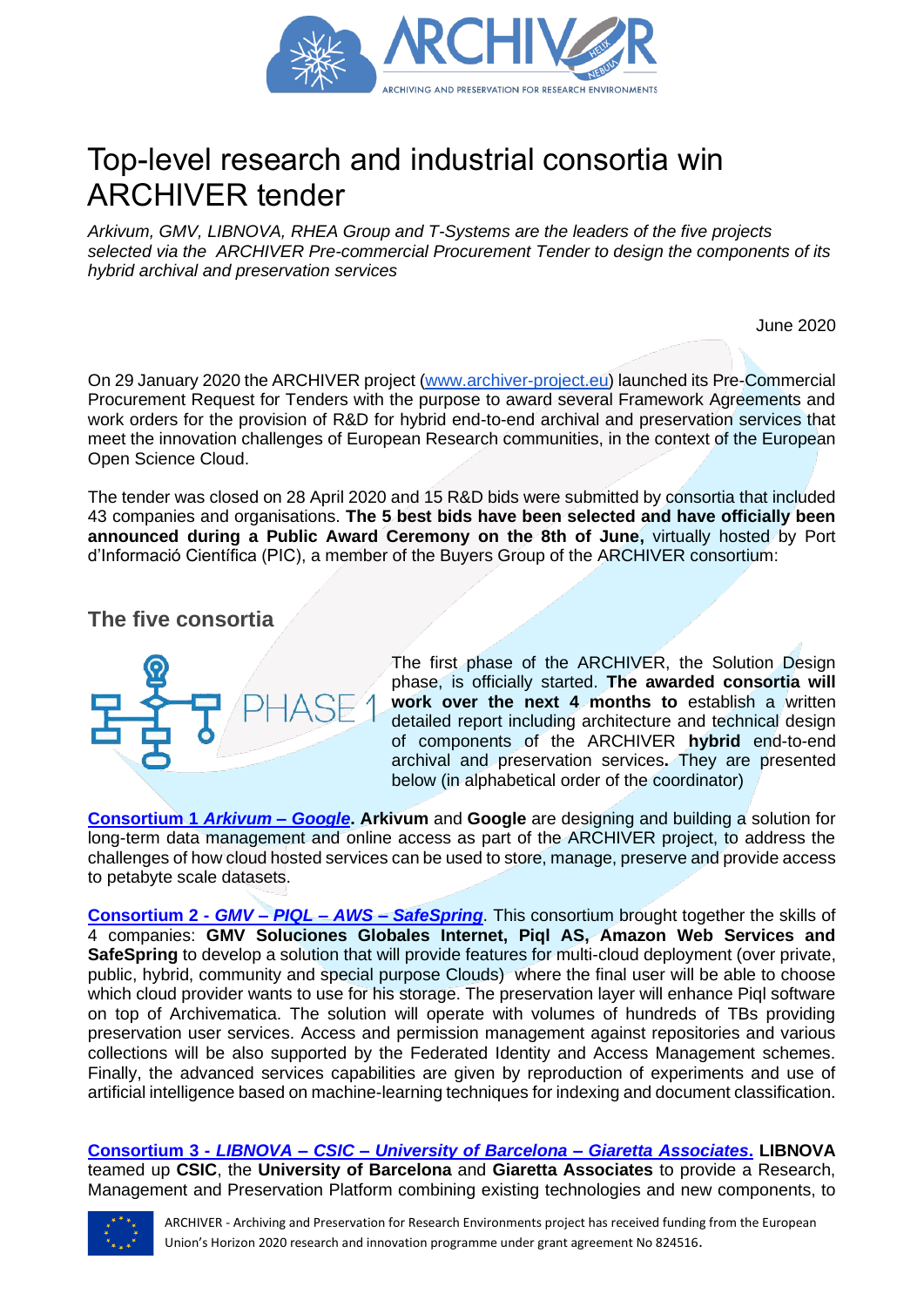

solve obstacles for research dataset management (including preservation) identified in the Archiver project. LIBNOVA was already creating its research data preservation platform (LIBSAFE Research), that this project will help improving and completing.

**Consortium 4 -** *[RHEA System Spa –](https://www.archiver-project.eu/design-phase-award/consortium-4) DEDAGROUP – GTT.* The solution proposed by the Consortium led by **RHEA Group** partnering with **DedaGroup** and **GTT** addresses business requirements and challenges raised by the Buyers Group under strong regulations (Energy and Life Sciences domain) and supports testing and validations of IT infrastructures, applications, services and change control processes. A multidisciplinary Long-Term Preservation Platform for Science Heritage will be implemented in compliance with applicable guidelines and standards for data archiving and preservation, integrating vertical open sources and innovative components for the scope of the Archiver project.

**Consortium 5 -** *[T-Systems International –](https://www.archiver-project.eu/design-phase-award/consortium-5) GWDG – Onedata***. T-Systems**' team is complemented by partners **GWDG** and **Onedata**. They will provide research organisations and the European Science community with an OAIS-compliant data preservation solution, that is open, easy-to-use, extendable, cost- and energy-efficient. The solution follows a full open-source and cloud-agnostic approach, building on pre-existing and proven components for data preservation, data and workflow management.

#### **The full profiles of the awarded consortia are available here [https://www.archiver](https://www.archiver-project.eu/design-phase-award/)[project.eu/design-phase-award/](https://www.archiver-project.eu/design-phase-award/)**



### **The ceremony**

**An audience of more than 100 people attended** the virtual Award Ceremony on Monday 8th June. In the absence of the originally foreseen physical event, the coordinators of the five consortia received via mail the special award designed for the ceremony. The recordings and slides presented during the event are available [on](https://www.archiver-project.eu/archiver-design-phase-kick-virtual-event)  [the ARCHIVER website.](https://www.archiver-project.eu/archiver-design-phase-kick-virtual-event)

## **About ARCHIVER**

Using a Pre Commercial Procurement instrument, ARCHIVER combines multiple ICT technologies, including extreme data-scaling, network connectivity, service inter-operability and business models, in a hybrid cloud environment to deliver end-to-end archival and preservation services that cover the full research lifecycle. By acting as a collective of procurers, the consortium is creating an ecosystem for specialist ICT companies active in archiving, who would like to introduce new services capable of supporting the expanding needs of research communities but are currently prevented from doing so because there is no common procurement activity for the advanced stewardship of publicly funded data in Europe. ARCHIVER's final goal is to allow research group to retain ownership of their data whilst leveraging best practices, standards and economies of scale.

ARCHIVER - Archiving and Preservation for Research Environments - receives funding from the European Union's Horizion 2020 research and innovation programme.



ARCHIVER - Archiving and Preservation for Research Environments project has received funding from the European Union's Horizon 2020 research and innovation programme under grant agreement No 824516.